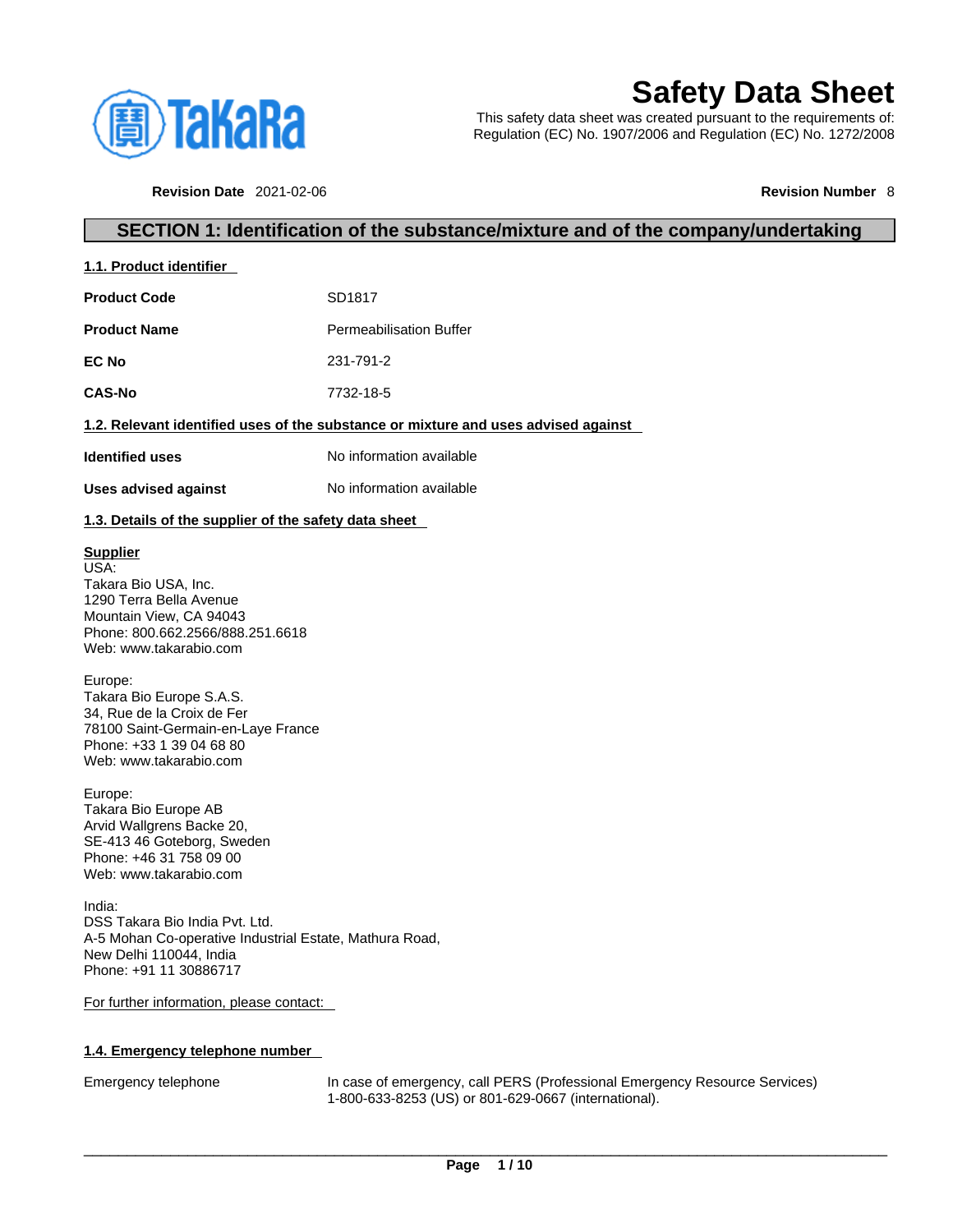## **SECTION 2: Hazards identification**

#### **2.1. Classification of the substance or mixture**

*Regulation (EC) No 1272/2008* 

This mixture is classified as not hazardous according to regulation (EC) 1272/2008 [CLP]

#### **2.2. Label elements**

This mixture is classified as not hazardous according to regulation (EC) 1272/2008 [CLP] **Hazard statements** This mixture is classified as not hazardous according to regulation (EC) 1272/2008 [CLP]

#### **2.3. Other hazards**

No information available.

#### **Endocrine Disruptor Information**

| Chemical name                               | EU - REACH (1907/2006) - Article 59(1) EU - REACH (1907/2006) - Endocrine |                              |
|---------------------------------------------|---------------------------------------------------------------------------|------------------------------|
|                                             | - Candidate List of Substances of Very                                    | Disruptor Assessment List of |
|                                             | High Concern (SVHC) for Authorisation                                     | <b>Substances</b>            |
| Poly(oxyethylene) octylphenyl ether (Triton | Endocrine disrupting properties                                           |                              |
| X-100)                                      |                                                                           |                              |

## **SECTION 3: Composition/information on ingredients**

#### **3.1 Substances**

Not applicable

#### **3.2 Mixtures**

|                   |           | Chemical name Weight-% REACH registration | EC No | <b>Classification</b> | Specific      | M-Factor | M-Factor            |
|-------------------|-----------|-------------------------------------------|-------|-----------------------|---------------|----------|---------------------|
|                   |           | number                                    |       | according to          | concentration |          | $ $ (long-term) $ $ |
|                   |           |                                           |       | Regulation (EC) No.   | limit (SCL)   |          |                     |
|                   |           |                                           |       | 1272/2008 [CLP]       |               |          |                     |
| Poly(oxyethylene) | $0.1 - 1$ | No data available                         |       | No data available     |               |          |                     |
| octylphenyl ether |           |                                           |       |                       |               |          |                     |
| (Triton X-100)    |           |                                           |       |                       |               |          |                     |
| 9002-93-1         |           |                                           |       |                       |               |          |                     |

#### **Full text of H- and EUH-phrases: see section 16**

*Acute Toxicity Estimate No information available* 

This product does not contain candidate substances of very high concern at a concentration >=0.1% (Regulation (EC) No. 1907/2006 (REACH), Article 59)

## **SECTION 4: First aid measures**

#### **4.1. Description of first aid measures**

**Inhalation** Remove to fresh air.

**Eye contact Rinse thoroughly with plenty of water for at least 15 minutes, lifting lower and upper eyelids.** Consult a physician.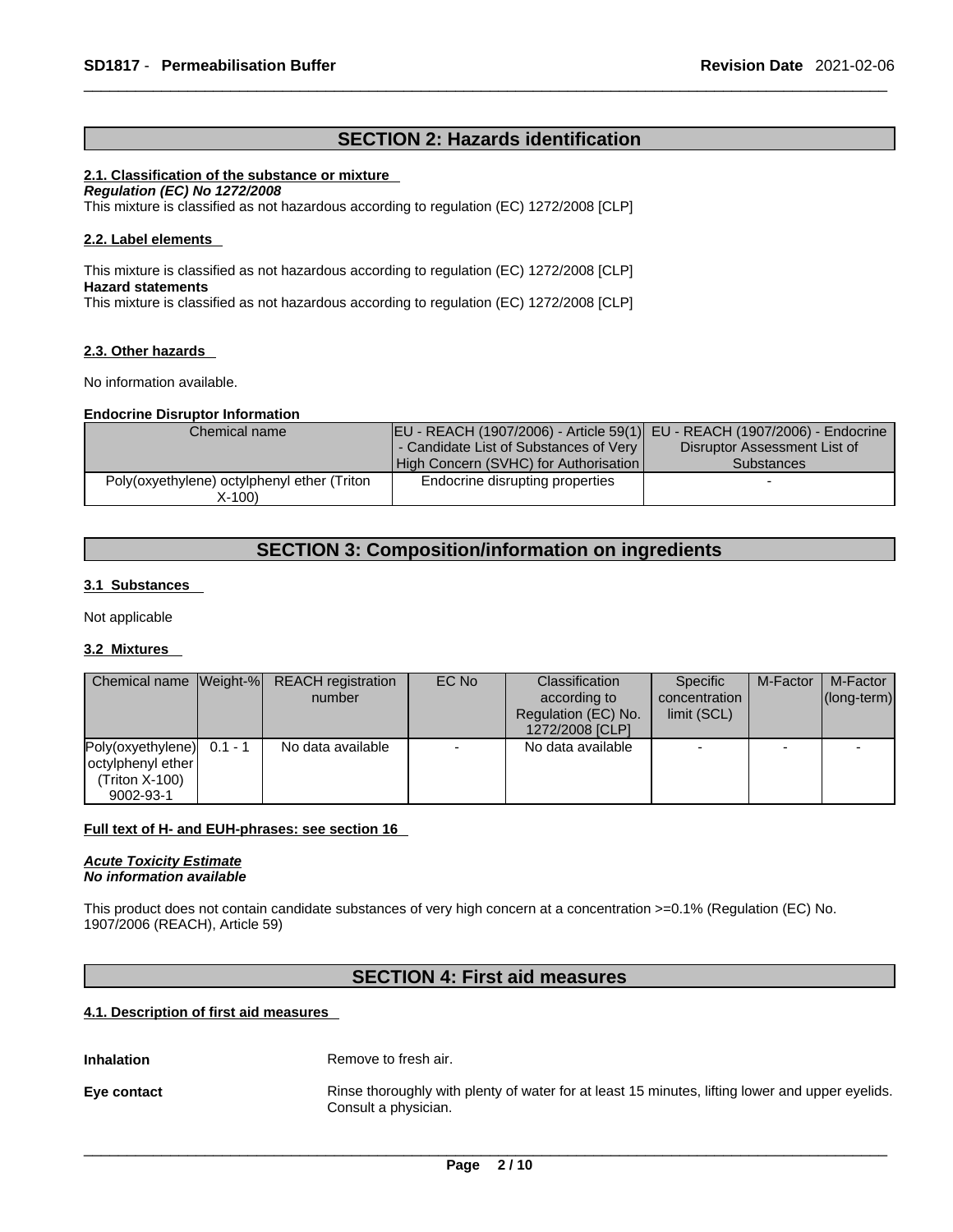#### \_\_\_\_\_\_\_\_\_\_\_\_\_\_\_\_\_\_\_\_\_\_\_\_\_\_\_\_\_\_\_\_\_\_\_\_\_\_\_\_\_\_\_\_\_\_\_\_\_\_\_\_\_\_\_\_\_\_\_\_\_\_\_\_\_\_\_\_\_\_\_\_\_\_\_\_\_\_\_\_\_\_\_\_\_\_\_\_\_\_\_\_\_ **SD1817** - **Permeabilisation Buffer Revision Date** 2021-02-06

| <b>Skin contact</b> | Wash skin with soap and water. In the case of skin irritation or allergic reactions see a<br>physician. |
|---------------------|---------------------------------------------------------------------------------------------------------|
| <b>Ingestion</b>    | Clean mouth with water and drink afterwards plenty of water.                                            |

### **4.2. Most important symptoms and effects, both acute and delayed**

**Symptoms** No information available.

#### **4.3. Indication of any immediate medical attention and special treatment needed**

**Note to physicians** Treat symptomatically.

## **SECTION 5: Firefighting measures**

|  | 5.1. Extinguishing media |  |
|--|--------------------------|--|
|  |                          |  |

| <b>Suitable Extinguishing Media</b>                        | Use extinguishing measures that are appropriate to local circumstances and the<br>surrounding environment. |
|------------------------------------------------------------|------------------------------------------------------------------------------------------------------------|
| Large Fire                                                 | CAUTION: Use of water spray when fighting fire may be inefficient.                                         |
| Unsuitable extinguishing media                             | Do not scatter spilled material with high pressure water streams.                                          |
| 5.2. Special hazards arising from the substance or mixture |                                                                                                            |
| Specific hazards arising from the<br>chemical              | No information available.                                                                                  |
| 5.3. Advice for firefighters                               |                                                                                                            |

#### **Special protective equipment for fire-fighters** Firefighters should wear self-contained breathing apparatus and full firefighting turnout gear. Use personal protection equipment.

## **SECTION 6: Accidental release measures**

#### **6.1. Personal precautions, protective equipment and emergency procedures**

| <b>Personal precautions</b>                               | Ensure adequate ventilation.                                                         |
|-----------------------------------------------------------|--------------------------------------------------------------------------------------|
| For emergency responders                                  | Use personal protection recommended in Section 8.                                    |
| 6.2. Environmental precautions                            |                                                                                      |
| <b>Environmental precautions</b>                          | See Section 12 for additional Ecological Information.                                |
| 6.3. Methods and material for containment and cleaning up |                                                                                      |
| <b>Methods for containment</b>                            | Prevent further leakage or spillage if safe to do so.                                |
| Methods for cleaning up                                   | Take up mechanically, placing in appropriate containers for disposal.                |
| <b>Prevention of secondary hazards</b>                    | Clean contaminated objects and areas thoroughly observing environmental regulations. |
| 6.4. Reference to other sections                          |                                                                                      |
| Reference to other sections                               | See section 8 for more information. See section 13 for more information.             |

## **SECTION 7: Handling and storage**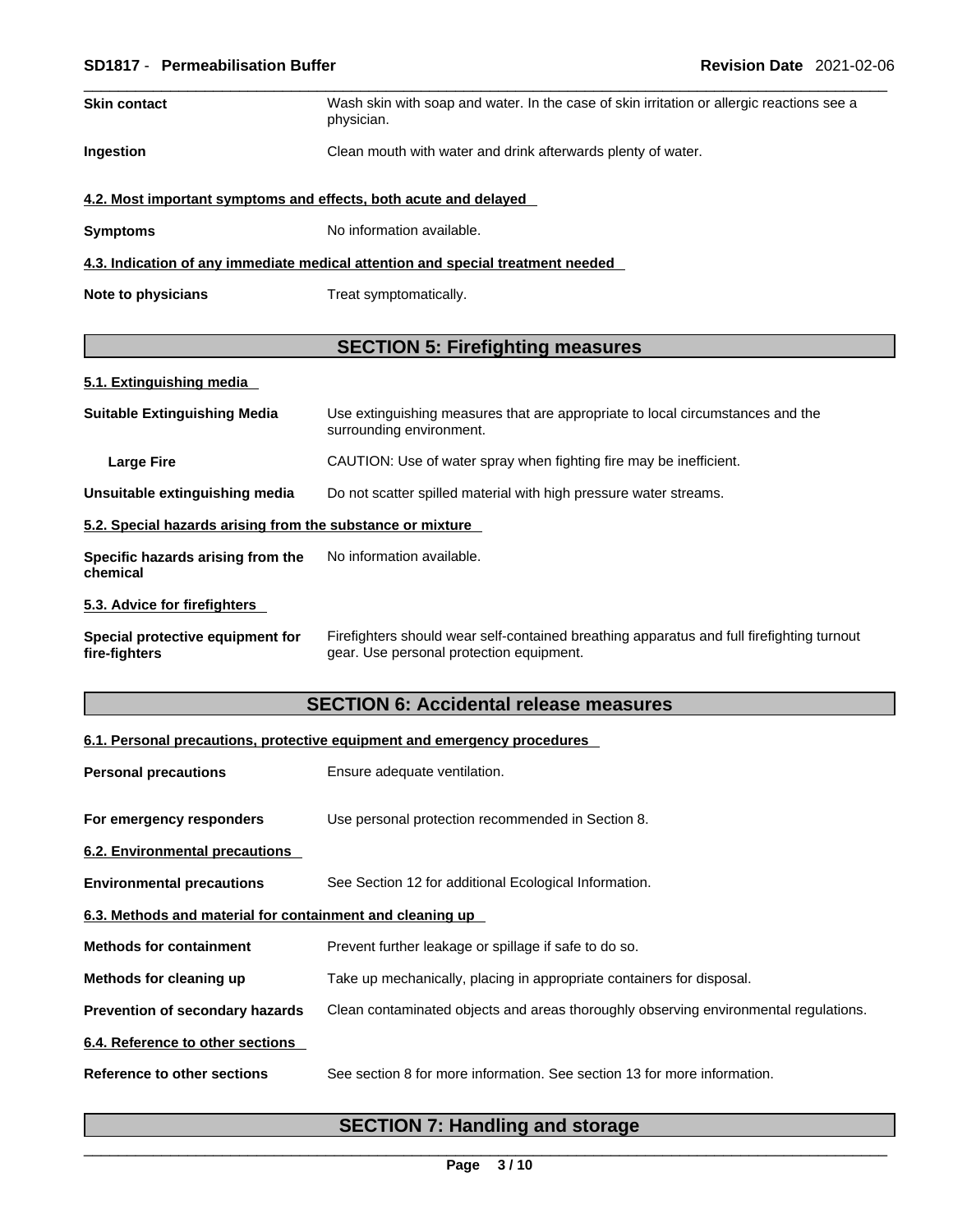| Ensure adequate ventilation.                                                                                                                                   |
|----------------------------------------------------------------------------------------------------------------------------------------------------------------|
| Handle in accordance with good industrial hygiene and safety practice.                                                                                         |
| 7.2. Conditions for safe storage, including any incompatibilities                                                                                              |
| Keep container tightly closed in a dry and well-ventilated place.                                                                                              |
|                                                                                                                                                                |
|                                                                                                                                                                |
|                                                                                                                                                                |
|                                                                                                                                                                |
| <b>SECTION 8: Exposure controls/personal protection</b>                                                                                                        |
|                                                                                                                                                                |
| This product, as supplied, does not contain any hazardous materials with occupational<br>exposure limits established by the region specific regulatory bodies. |
|                                                                                                                                                                |

| Derived No Effect Level (DNEL)                                     | No information available. |
|--------------------------------------------------------------------|---------------------------|
| <b>Predicted No Effect Concentration</b> No information available. |                           |
| (PNEC)                                                             |                           |

**8.2. Exposure controls** 

| <b>Personal Protective Equipment</b>   |                                                                                                                                                                             |
|----------------------------------------|-----------------------------------------------------------------------------------------------------------------------------------------------------------------------------|
| <b>Eye/face protection</b>             | No special protective equipment required.                                                                                                                                   |
|                                        |                                                                                                                                                                             |
| Skin and body protection               | No special protective equipment required.                                                                                                                                   |
| <b>Respiratory protection</b>          | No protective equipment is needed under normal use conditions. If exposure limits are<br>exceeded or irritation is experienced, ventilation and evacuation may be required. |
| <b>General hygiene considerations</b>  | Handle in accordance with good industrial hygiene and safety practice.                                                                                                      |
| <b>Environmental exposure controls</b> | No information available.                                                                                                                                                   |
|                                        |                                                                                                                                                                             |

## **SECTION 9: Physical and chemical properties**

| 9.1. Information on basic physical and chemical properties |                          |  |
|------------------------------------------------------------|--------------------------|--|
| <b>Physical state</b>                                      | Liauid                   |  |
| Appearance                                                 | Clear, colorless         |  |
| Color                                                      | Clear                    |  |
| Odor                                                       | Odorless.                |  |
| <b>Odor Threshold</b>                                      | No information available |  |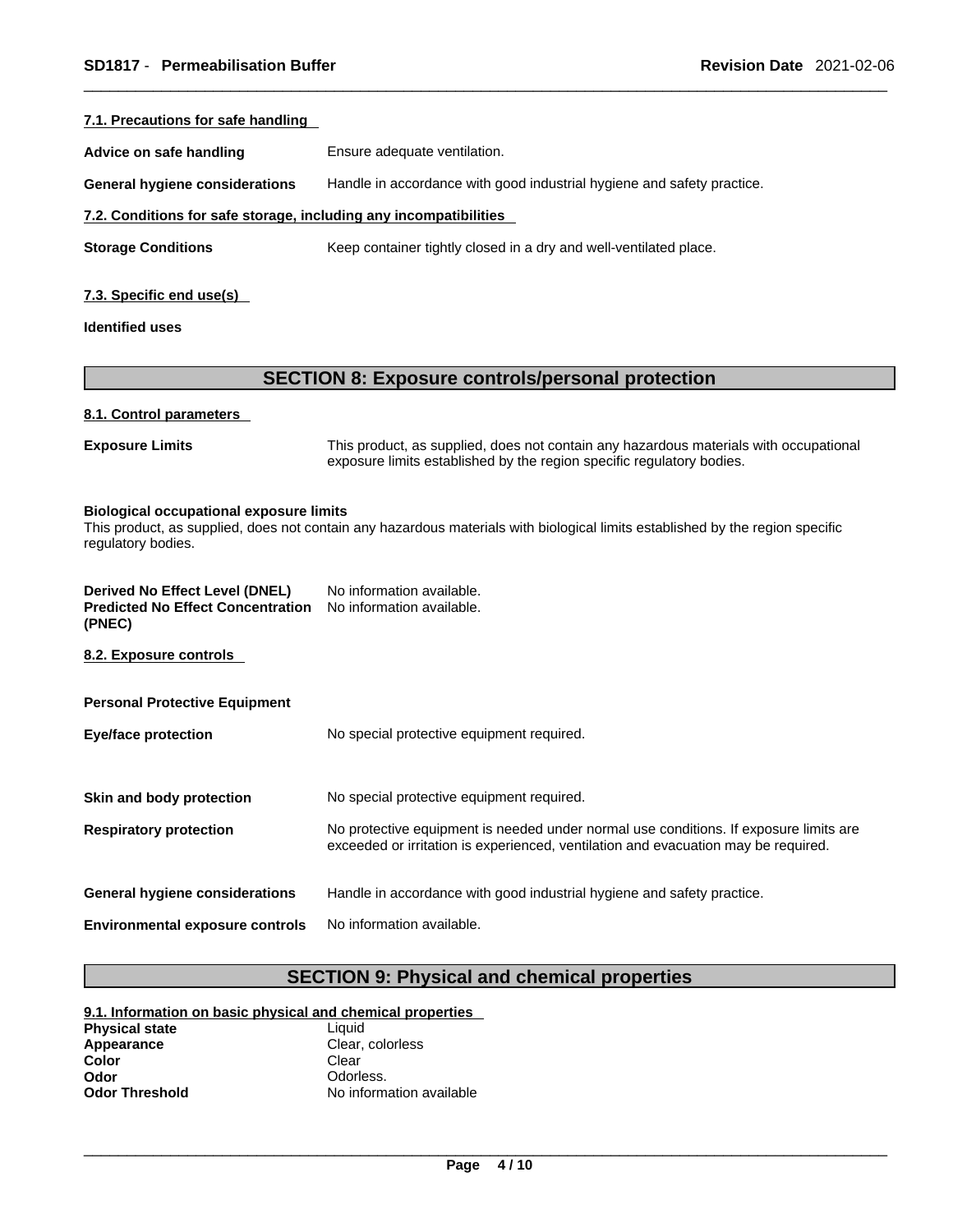| <b>Property</b>                   | <b>Values</b>            | Remarks • Method         |
|-----------------------------------|--------------------------|--------------------------|
| Melting point / freezing point    | No data available        | None known               |
| Boiling point/boiling range (°C)  | No data available        | None known               |
| Flammability (solid, gas)         | No data available        | None known               |
| <b>Flammability Limit in Air</b>  |                          | None known               |
| <b>Upper flammability limit:</b>  | No data available        |                          |
| Lower flammability limit:         | No data available        |                          |
| <b>Flash point</b>                | No data available        | Open cup                 |
| <b>Autoignition temperature</b>   | No data available        | None known               |
| <b>Decomposition temperature</b>  |                          | None known               |
| рH                                |                          | None known               |
| pH (as aqueous solution)          | No data available        | No information available |
| <b>Kinematic viscosity</b>        | No data available        | None known               |
| <b>Dynamic Viscosity</b>          | No data available        | None known               |
| <b>Water solubility</b>           | No data available        | None known               |
| Solubility in other solvents      | No data available        | None known               |
| <b>Partition coefficient</b>      | No data available        | None known               |
| Vapor pressure                    | No data available        | None known               |
| <b>Relative density</b>           |                          | None known               |
| <b>Bulk Density</b>               | No data available        |                          |
| <b>Liquid Density</b>             | No data available        |                          |
| Vapor density                     | No data available        | None known               |
| <b>Particle characteristics</b>   |                          |                          |
| <b>Particle Size</b>              | No information available |                          |
| <b>Particle Size Distribution</b> | No information available |                          |

#### **9.2. Other information**

*9.2.1. Information with regard to physical hazard classes* Not applicable

*9.2.2. Other safety characteristics* No information available

## **SECTION 10: Stability and reactivity**

#### **10.1. Reactivity**

**Reactivity No information available.** 

#### **10.2. Chemical stability**

**Stability** Stable under normal conditions.

**Explosion Data**

**Sensitivity to mechanical impact** None. **Sensitivity to static discharge** None.

#### **10.3. Possibility of hazardous reactions**

**Possibility of hazardous reactions** None under normal processing.

**10.4. Conditions to avoid** 

**Conditions to avoid** None known based on information supplied.

#### **10.5. Incompatible materials**

**Incompatible materials** None known based on information supplied.

#### **10.6. Hazardous decomposition products**

**Hazardous Decomposition Products** None known based on information supplied.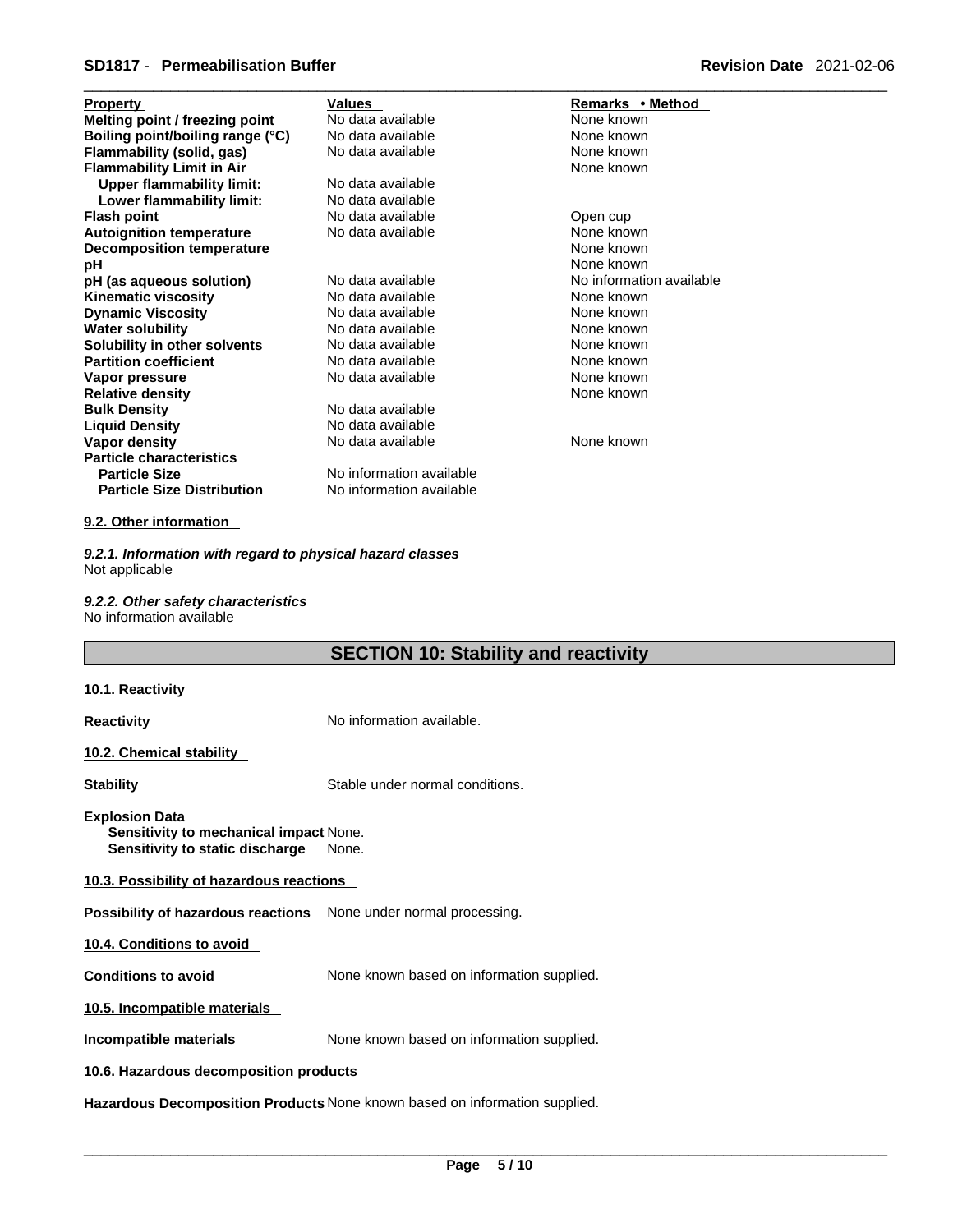## **SECTION 11: Toxicological information**

#### **11.1. Information on hazard classes as defined in Regulation (EC) No 1272/2008**

#### **Information on likely routes of exposure**

#### **Product Information**

| <b>Inhalation</b>                                                            | Specific test data for the substance or mixture is not available. |  |
|------------------------------------------------------------------------------|-------------------------------------------------------------------|--|
| Eye contact                                                                  | Specific test data for the substance or mixture is not available. |  |
| <b>Skin contact</b>                                                          | Specific test data for the substance or mixture is not available. |  |
| Ingestion                                                                    | Specific test data for the substance or mixture is not available. |  |
| Symptoms related to the physical, chemical and toxicological characteristics |                                                                   |  |
| Symptoms                                                                     | No information available.                                         |  |
| Numerical measures of toxicity                                               |                                                                   |  |

**Acute toxicity** 

#### **Component Information**

| Chemical name                                                                              | Oral LD50                 | Dermal LD50 | Inhalation LC50 |
|--------------------------------------------------------------------------------------------|---------------------------|-------------|-----------------|
| Poly(oxyethylene) octylphenyl<br>ether (Triton X-100)                                      | $= 1800$ mg/kg (Rat)      |             |                 |
| Delayed and immediate effects as well as chronic effects from short and long-term exposure |                           |             |                 |
| <b>Skin corrosion/irritation</b>                                                           | No information available. |             |                 |
| Serious eye damage/eye irritation                                                          | No information available. |             |                 |
| Respiratory or skin sensitization                                                          | No information available. |             |                 |
| <b>Germ cell mutagenicity</b>                                                              | No information available. |             |                 |
| Carcinogenicity                                                                            | No information available. |             |                 |
| <b>Reproductive toxicity</b>                                                               | No information available. |             |                 |
| <b>STOT - single exposure</b>                                                              | No information available. |             |                 |
| <b>STOT - repeated exposure</b>                                                            | No information available. |             |                 |
| <b>Aspiration hazard</b>                                                                   | No information available. |             |                 |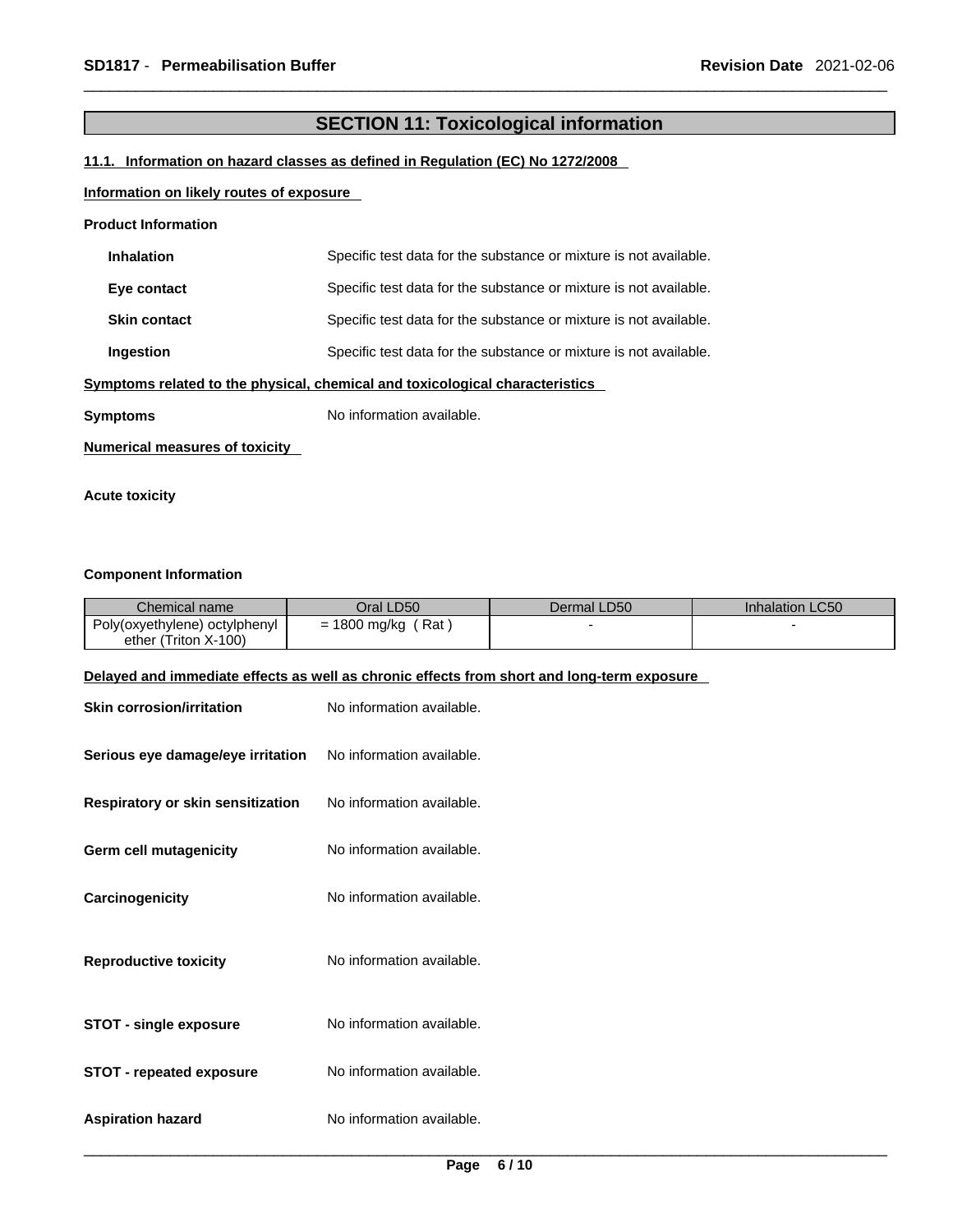| 11.2. Information on other hazards                       |                                                                                                                    |  |
|----------------------------------------------------------|--------------------------------------------------------------------------------------------------------------------|--|
| 11.2.1. Endocrine disrupting properties                  |                                                                                                                    |  |
| <b>Endocrine disrupting properties</b>                   |                                                                                                                    |  |
| 11.2.2. Other information                                |                                                                                                                    |  |
| Other adverse effects                                    | No information available.                                                                                          |  |
|                                                          | <b>SECTION 12: Ecological information</b>                                                                          |  |
| 12.1. Toxicity                                           |                                                                                                                    |  |
| <b>Ecotoxicity</b>                                       | The environmental impact of this product has not been fully investigated.                                          |  |
| Unknown aquatic toxicity                                 | Contains 0.81 % of components with unknown hazards to the aquatic environment.                                     |  |
| 12.2. Persistence and degradability                      |                                                                                                                    |  |
| Persistence and degradability                            | No information available.                                                                                          |  |
| 12.3. Bioaccumulative potential                          |                                                                                                                    |  |
| <b>Bioaccumulation</b>                                   | No information available.                                                                                          |  |
| 12.4. Mobility in soil                                   |                                                                                                                    |  |
| <b>Mobility in soil</b>                                  | No information available.                                                                                          |  |
| 12.5. Results of PBT and vPvB assessment                 |                                                                                                                    |  |
| PBT and vPvB assessment                                  | No information available.                                                                                          |  |
| 12.6. Endocrine disrupting properties                    |                                                                                                                    |  |
| <b>Endocrine disrupting properties</b>                   | No information available.                                                                                          |  |
| 12.7. Other adverse effects<br>No information available. |                                                                                                                    |  |
|                                                          | <b>SECTION 13: Disposal considerations</b>                                                                         |  |
| 13.1. Waste treatment methods                            |                                                                                                                    |  |
| Waste from residues/unused<br>products                   | Dispose of in accordance with local regulations. Dispose of waste in accordance with<br>environmental legislation. |  |
| <b>Contaminated packaging</b>                            | Do not reuse empty containers.                                                                                     |  |
|                                                          | <b>SECTION 14: Transport information</b>                                                                           |  |
| IATA                                                     |                                                                                                                    |  |

**IATA 14.1 UN number or ID number** Not regulated **14.2 UN proper shipping name** No information available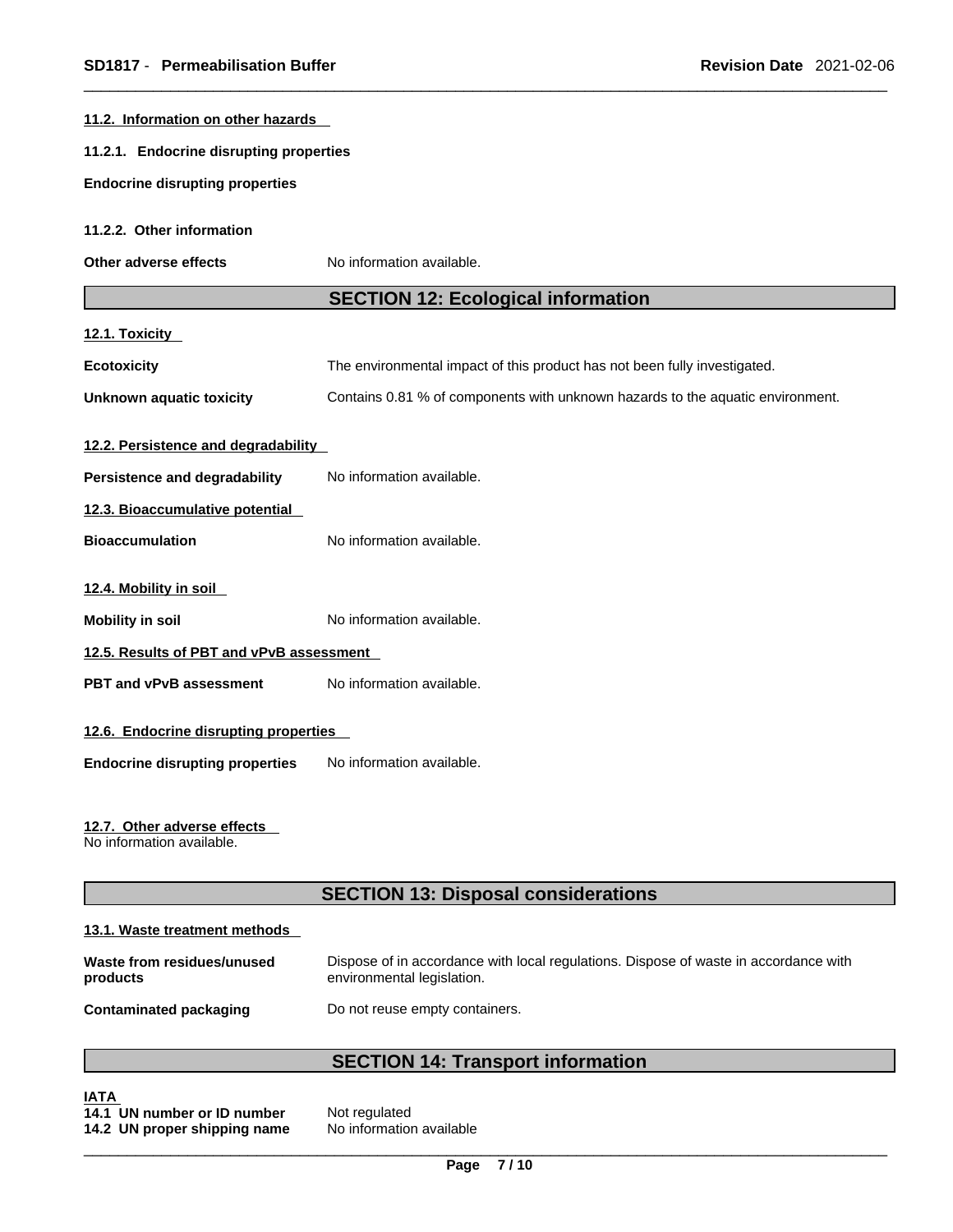| 14.3 Transport hazard class(es)<br>14.4 Packing group<br>14.5 Environmental hazards<br>14.6 Special precautions for user<br><b>Special Provisions</b>                                                                                                                                                  | Not regulated<br>Not regulated<br>Not applicable<br>None                                                                          |
|--------------------------------------------------------------------------------------------------------------------------------------------------------------------------------------------------------------------------------------------------------------------------------------------------------|-----------------------------------------------------------------------------------------------------------------------------------|
| <b>IMDG</b><br>14.1 UN number or ID number<br>14.2 UN proper shipping name<br>14.3 Transport hazard class(es)<br>14.4 Packing group<br>14.5 Environmental hazards<br>14.6 Special precautions for user<br><b>Special Provisions</b><br>14.7 Maritime transport in bulk<br>according to IMO instruments | Not regulated<br>No information available<br>Not regulated<br>Not regulated<br>Not applicable<br>None<br>No information available |
| <b>RID</b><br>14.1 UN number or ID number<br>14.2 UN proper shipping name<br>14.3 Transport hazard class(es)<br>14.4 Packing group<br>14.5 Environmental hazards<br>14.6 Special precautions for user<br><b>Special Provisions</b>                                                                     | Not regulated<br>No information available<br>Not regulated<br>Not regulated<br>Not applicable<br>None                             |
| ADR<br>14.1 UN number or ID number<br>14.2 UN proper shipping name<br>14.3 Transport hazard class(es)<br>14.4 Packing group<br>14.5 Environmental hazards<br>14.6 Special precautions for user<br><b>Special Provisions</b>                                                                            | Not regulated<br>No information available<br>Not regulated<br>Not regulated<br>Not applicable<br>None                             |

## **SECTION 15: Regulatory information**

#### **15.1. Safety, health and environmental regulations/legislation specific for the substance or mixture**

#### **European Union**

Take note of Directive 98/24/EC on the protection of the health and safety of workers from the risks related to chemical agents at work.

#### **Authorizations and/or restrictions on use:**

This product does not contain substances subject to authorization (Regulation (EC) No. 1907/2006 (REACH), Annex XIV) This product does not contain substances subject to restriction (Regulation (EC) No. 1907/2006 (REACH), Annex XVII)

#### **Persistent Organic Pollutants**

Not applicable

**Ozone-depleting substances (ODS) regulation (EC) 1005/2009** Not applicable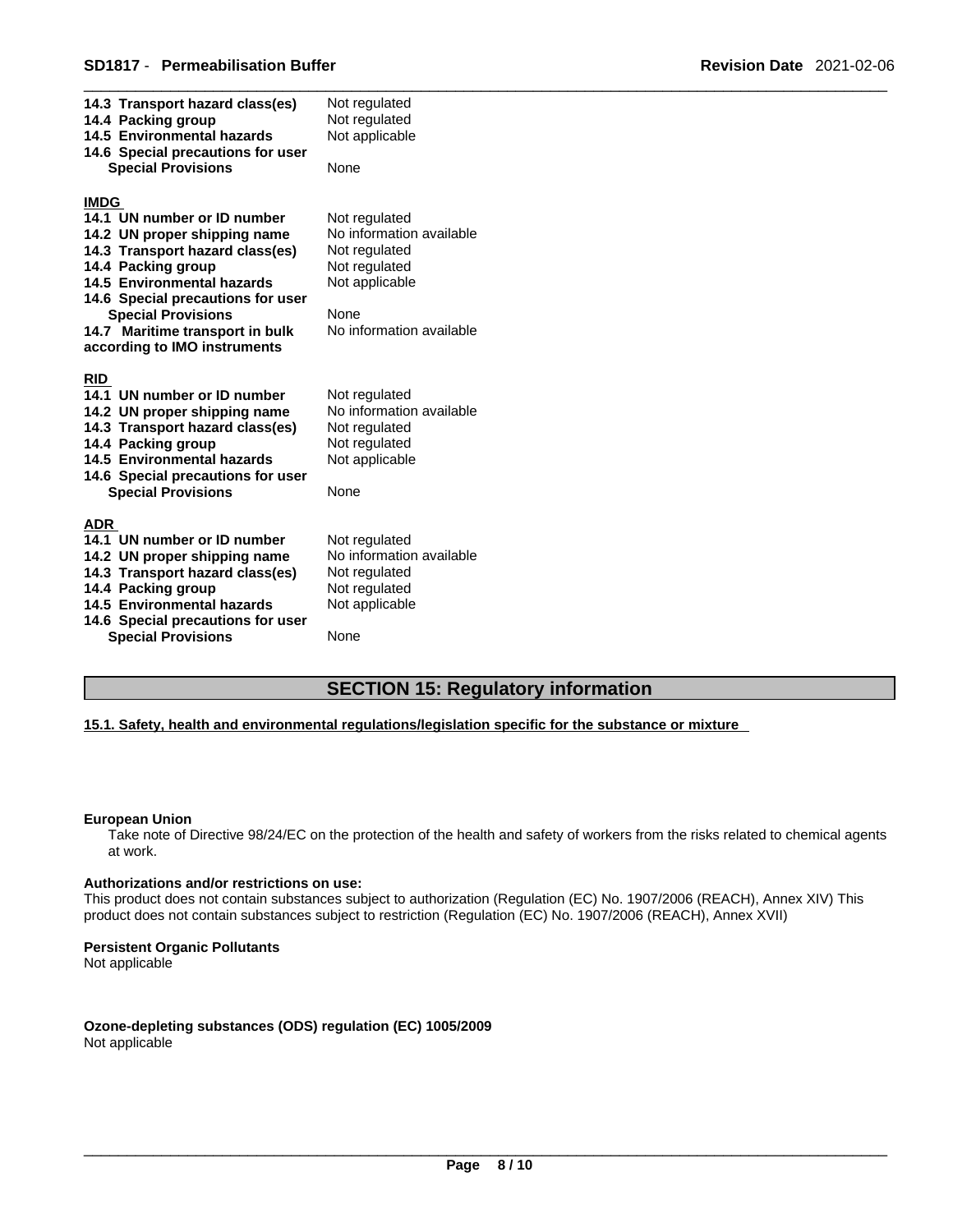| International Inventories |  |
|---------------------------|--|
| <b>TSCA</b>               |  |
| <b>DSL/NDSL</b>           |  |
| <b>EINECS/ELINCS</b>      |  |
| <b>ENCS</b>               |  |
| <b>IECSC</b>              |  |
| <b>KECL</b>               |  |
| <b>PICCS</b>              |  |
| <b>AICS</b>               |  |

#### **Legend:**

 **TSCA** - United States Toxic Substances Control Act Section 8(b) Inventory

 **DSL/NDSL** - Canadian Domestic Substances List/Non-Domestic Substances List

 **EINECS/ELINCS** - European Inventory of Existing Chemical Substances/European List of Notified Chemical Substances  **ENCS** - Japan Existing and New Chemical Substances

 **IECSC** - China Inventory of Existing Chemical Substances

 **KECL** - Korean Existing and Evaluated Chemical Substances

 **PICCS** - Philippines Inventory of Chemicals and Chemical Substances

 **AICS** - Australian Inventory of Chemical Substances

#### **15.2. Chemical safety assessment**

**Chemical Safety Assessment** No information available

## **SECTION 16: Other information**

### **Key or legend to abbreviations and acronyms used in the safety data sheet**

#### **Legend**

SVHC: Substances of Very High Concern for Authorization:

#### **Legend Section 8: EXPOSURE CONTROLS/PERSONAL PROTECTION**

| TWA     | Time weighted average | STE∟ | Short term exposure limit |
|---------|-----------------------|------|---------------------------|
| Ceiling | Maximum limit value   |      | Skin designation          |

| <b>Classification procedure</b>                                 |                            |
|-----------------------------------------------------------------|----------------------------|
| Classification according to Regulation (EC) No. 1272/2008 [CLP] | Method Used                |
| Acute oral toxicity                                             | Calculation method         |
| Acute dermal toxicity                                           | Calculation method         |
| Acute inhalation toxicity - gas                                 | <b>Calculation method</b>  |
| Acute inhalation toxicity - vapor                               | <b>Calculation method</b>  |
| Acute inhalation toxicity - dust/mist                           | <b>ICalculation method</b> |
| Skin corrosion/irritation                                       | <b>Calculation method</b>  |
| Serious eye damage/eye irritation                               | Calculation method         |
| Respiratory sensitization                                       | Calculation method         |
| Skin sensitization                                              | <b>ICalculation method</b> |
| Mutagenicity                                                    | <b>Calculation method</b>  |
| Carcinogenicity                                                 | <b>Calculation method</b>  |
| Reproductive toxicity                                           | <b>Calculation method</b>  |
| STOT - single exposure                                          | <b>Calculation method</b>  |
| STOT - repeated exposure                                        | Calculation method         |
| Acute aquatic toxicity                                          | Calculation method         |
| Chronic aquatic toxicity                                        | Calculation method         |
| Aspiration hazard                                               | Calculation method         |
| Ozone                                                           | Calculation method         |

#### **Key literature references and sources for data used to compile the SDS**

Agency for Toxic Substances and Disease Registry (ATSDR) U.S. Environmental Protection Agency ChemView Database European Food Safety Authority (EFSA)